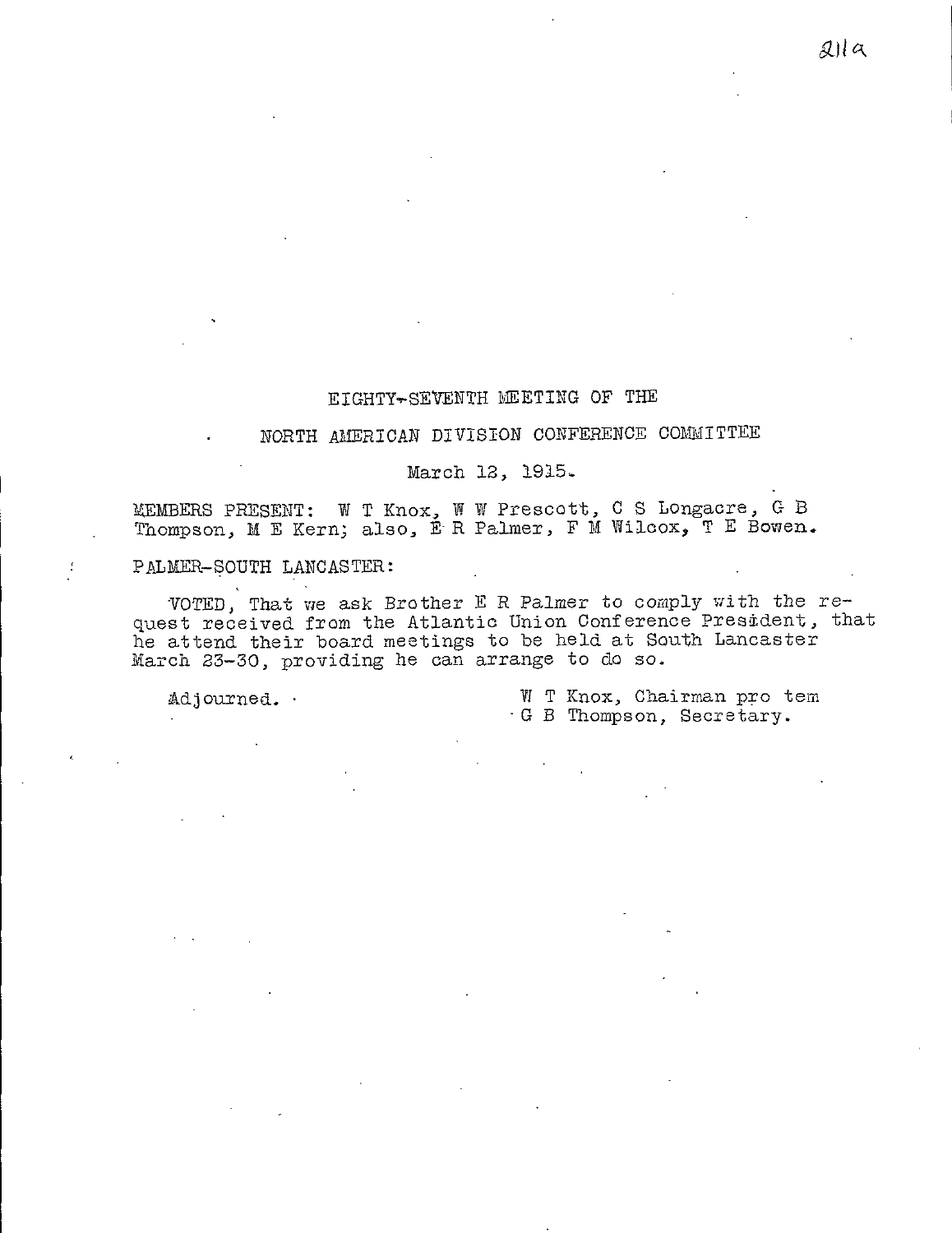## EIGHTY-EIGHTH MEETING NORTH

#### AMERICAN DIVISION CONFERENCE COMMITTEE

Held in Office of President of Medical College at Loma Linda, Calif., Tuesday evening, March 23,1915.

MEMBERS PRESENT: I H Evans, W T Knox, E E Andross, F W Paap, W W Eastman, W C White, F Griggs, N Z Town; also, H W Cottrell, J A Ireland, E W Farnsworth, and Meade MacGuire.

I H Evans in chair.

F Griggs was asked to act as secretary of the meeting.

DR. LORETTA E KRESS-- D.C. MEDICAL EXAMINATION:

A letter was submitted from Dr. Loretta E. Kress, suggesting that she would take the coming medical examination in the District of Columbia in case the Division Conference would pay her transportation expenses and examination fees. It was,transportation expenses and examination fees.

VOTED, That we allow the transportation expenses to Washington and return and examination fees of Dr. Loretta E. Kress to take the Medical Board examination of the District of Columbia April 13, 1915\_

CAMPMEETING APPOINTMENTS:

rado meetings.

Consideration was given to help for the early summer campmeetings. It was,-

VOTED, That A G Daniells attend the California and Southern California meetings.

That Meade MacGuire attend the California meetings in the Pacific Union save those which Elder Daniells attends.

That C L Benson attend the meetings of the Eastern Canadian Union.

That Geo. F Enoch attend the Western Canadian Union meetings. That C S Longacre attend the Iowa, Wyoming and East Colo-

That W T Knox, J L Shaw, and J O Corliss attend the West and East Pennsylvania, Chespeake, and New Jersey meetings.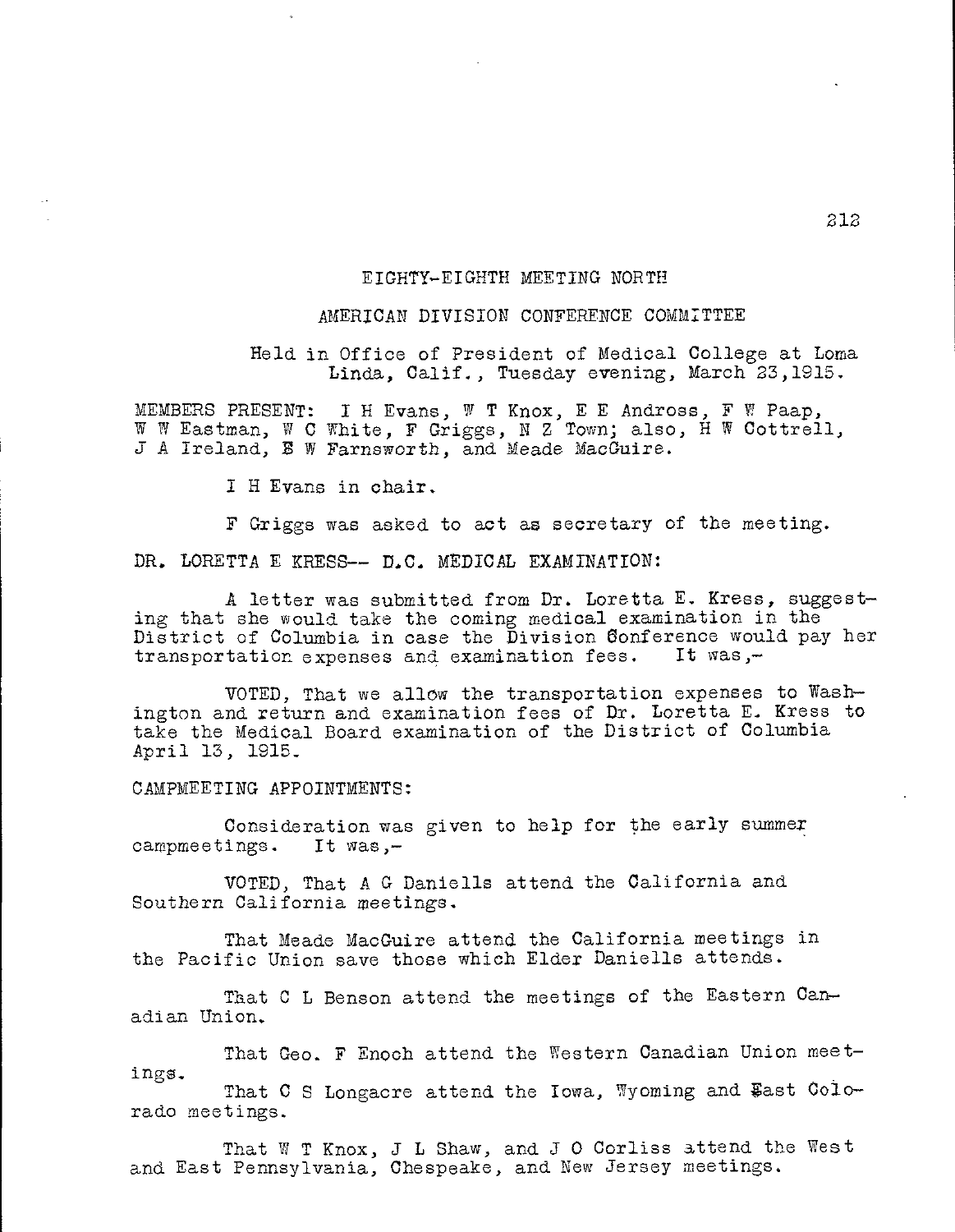That J O Corliss attend the meetings of the Southeastern Union.

That I H Evans attend the Upper Columbia and Western Wash ington meetings.

That F W Paap attend the first three meetings of the North Pacific Union, and such meetings in the Lake Union as he can attend on his way East.

That F M Burg attend the Southwestern Union meetings.

That M C Wilcox attend the Northern Union and Southern Union meetings.

That W W Eastman and G B Thompson attend the Lake Union meetings.

That W W Prescott and F M Wilcox attend the Atlantic Union meetings.

HARVEST INGATHERING:

VOTED, That T E Bowen take charge of the promotion cam paign as heretofore.

That the Treasurer be instructed to place a permanent order of 500,000 copies of the Harvest Ingathering Signs with the Pacific Press Publishing Association, with the understanding that they shall stand ready to supply 200,000 more on similar terms as those made with the Review and Herald of last year.

FALL COUNCIL:

Č.

VOTED, That the time of the Council be from November 5 to 27.

That we accept the offer of the manager of the Exposition grounds to furnish us the additorium on the evenings of Nov. 29 and 30; and a smaller assembly hall capable of holding about 1,200 people, and three committee rooms capable of holding about 50 persons, for the days of November 29 and 30, in which to hold a special series of meetings in connection with the closing work of our Council.

That E E Andross, C H Jones, J L McElhaney, H H Hall, and J W McCord be a committee topromote the plans and advertising for this meeting.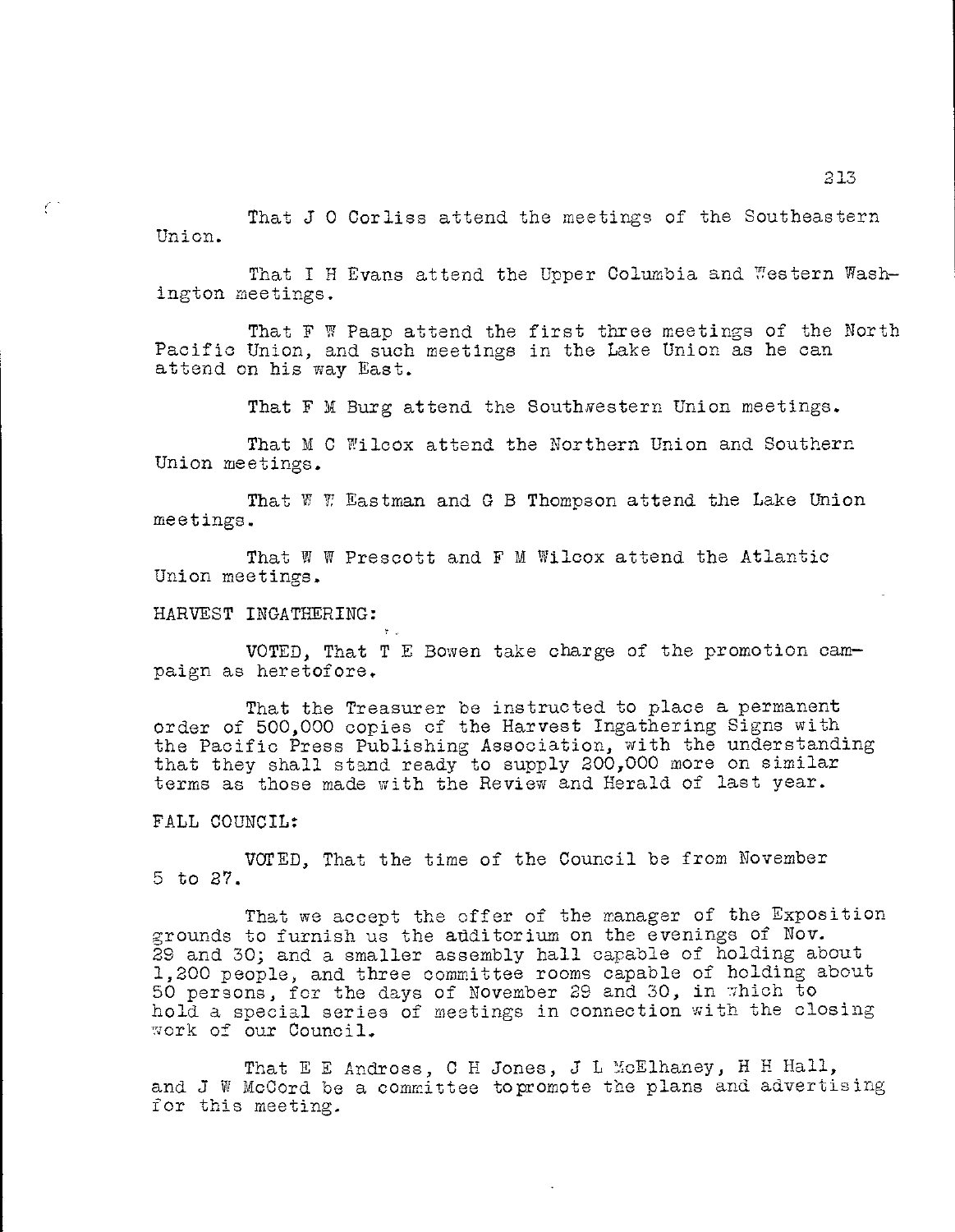That the local conference presidents be invited to attend the Fall Council.

SABBATH SERVICES IN OUR CHURCHES:

The chairman presented the question of our having prepared a regular series of lessons and programs for the use of the elders in our churches throughout the country, and offered a number of suggestive programs. It was felt by the committee that these programs and lessons would be of large help to the elders, and it was

VOTED, That the chair appoint a committee to give consideration to this question and report at a later meeting. Chair appointed H W Cottrell and E W Farnsworth.

ELDER H A AUFDERHAR:

Letters were submitted from Elder H A Aufderhar and the president of the East Colorado Conference asking for his transfer to another field. It was

VOTED, To ask the North Pacific Union Conference to take up correspondence with Elder Aufderhar with a view of placing him in the Western Washington Conference.

J NANDERSON:

Elder J N Anderson asked advice with reference to taking further studies in the University before continuing evangelical<br>work. It was.-It was, $-$ 

VOTED, To advise Elder Anderson not to take up further study at the University at the close of the present school year in Washington College, but to take up evangelical work as soon as he can be properly located.

On motion the meeting adjourned to 9:00 o'clock Wednesday morning, March 24.

I H Evans, Chairman,

F Griggs, Secretary pro tem.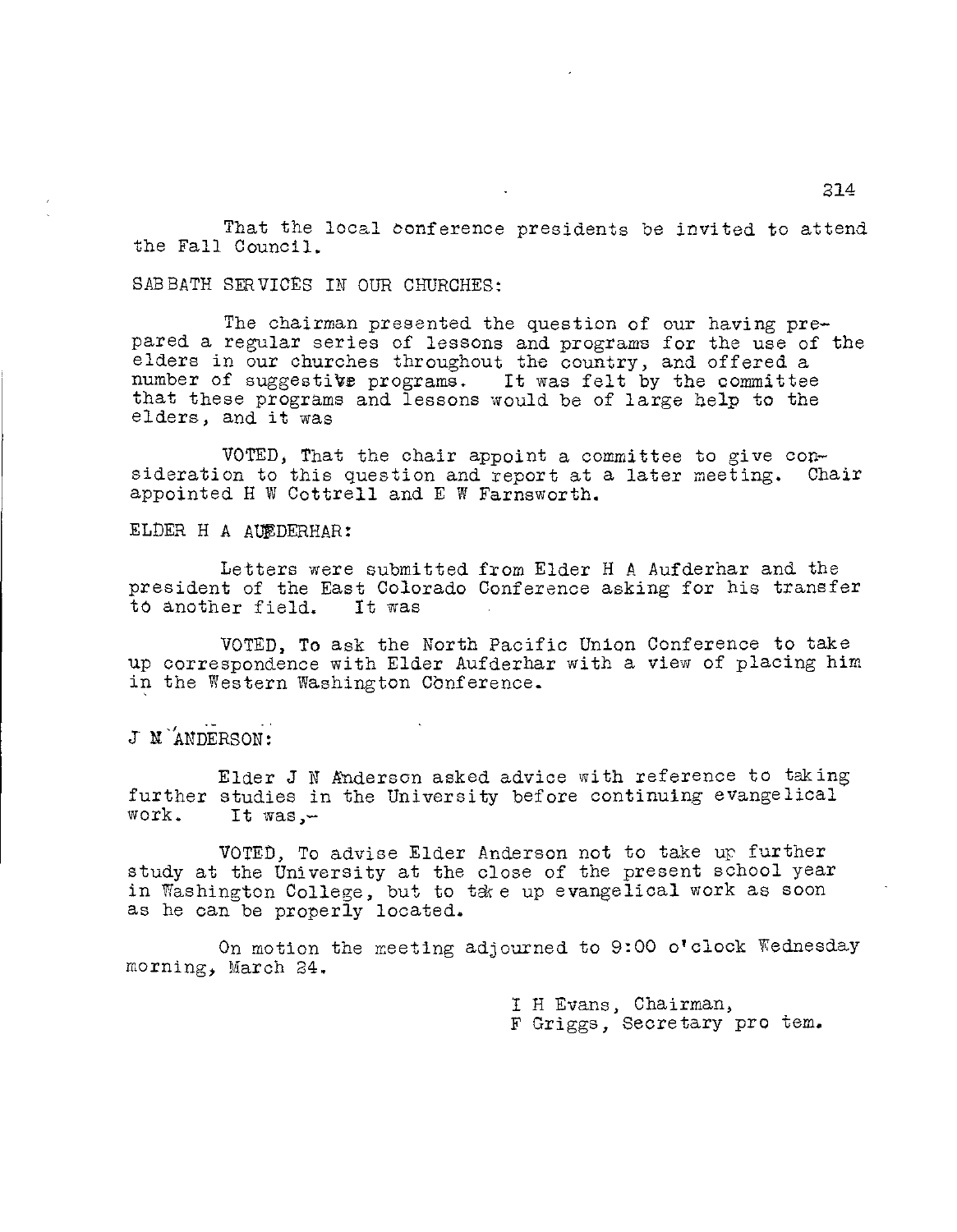### EIGHTY-NINTH MEETING NORTH

# AMERICAN DIVISION CONFERENCE COMMITTEE

Held in Office of President of Medical College at Loma Linda, Calif., Wendesday morning, March 24, 1915, 9:00 A. M.

MEMBERS PRESENT: I H Evans, W T Knox, E E Andress, F W Paap, W W Eastman, W C White, F Griggs, N Z Town; also H W Cottrell, J A Ireland, E W Farnsworth, and Meade MacGuire.

I H Evans in chair.

F Griggs was asked to act as secretary of the meeting.

REMOVAL OF SOUTHERN TRAINING SCHOOL:

The chairman presented a letter from Elder Smith Sharp, of Graysville, Tennessee, and also referred to correspondence with the presidents of the Southern and Southeastern Union Conferences and the Principal of the Southern Training School, calling attention to a contemplated move of the Training School from Graysville to some other location. It was,some other location.

VOTED, That the following resolution be spread upon our minutes and presented to the presidents of the Southern and Southeastern Union Conferences:

Whereas, reports have come to I H Evans and F Griggs, setting forth the steps that were being taken to remove the Southern Training School from Graysville, Tennessee, and

Whereas, such a move is of large importance to the Southeastern and Southern Union Conferences and to our people located in Graysville, and much involve financial investment of more or less magnitude, we

Recommend, That no such steps to move be taken without first raising all of the funds necessary to remove and establish in a new location, so that no indebtedness be created, and

That the Division Conference officers are hereby instructed to counsel all parties involved accordingly.

THE HILLCREST SCHOOL:

W T Knox presented the following report of a committee appointed to visit the Millcrest school: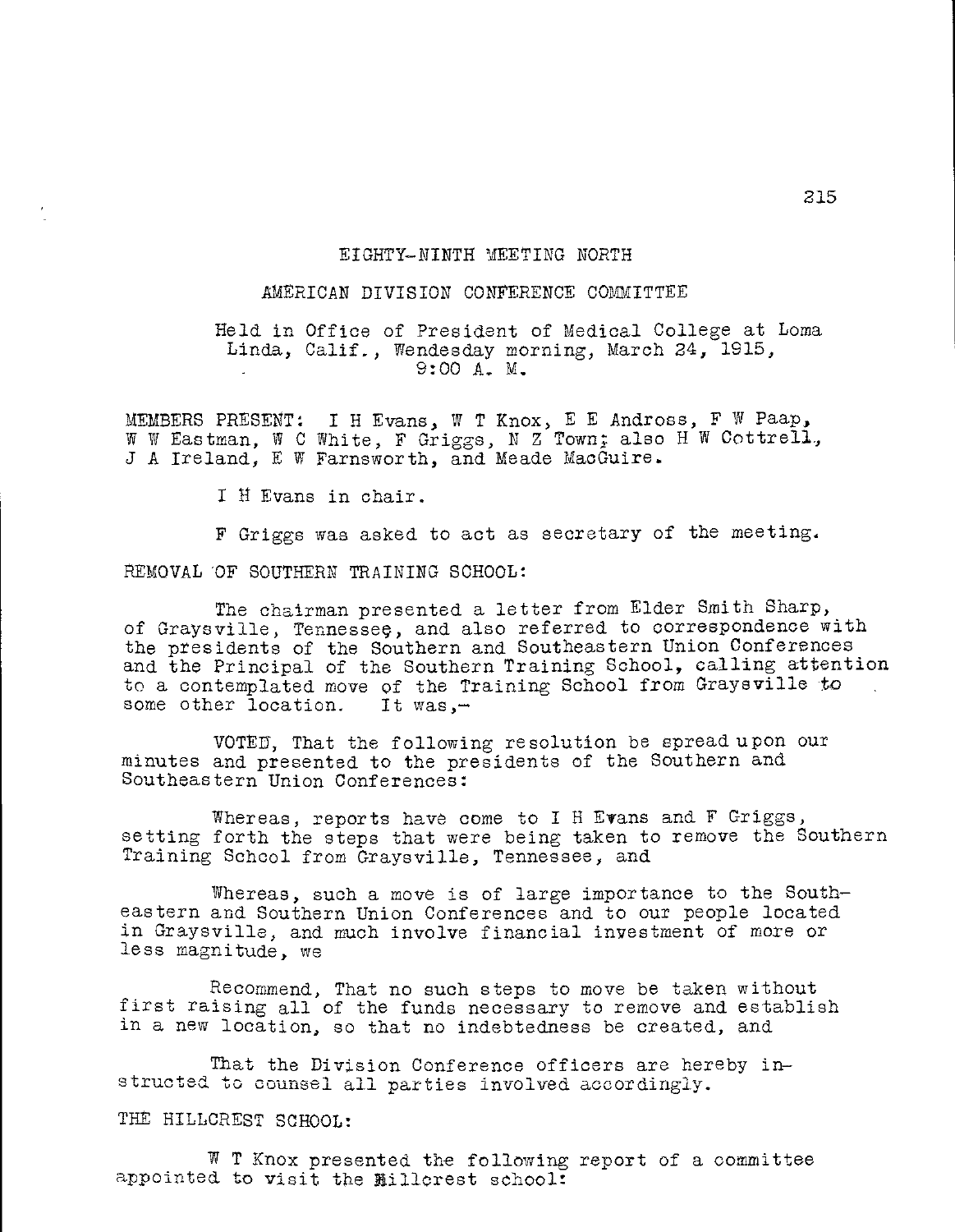"Nashville, Tenn., "Feb. 17,1915.

"To the Executive Committee of the North American Division Conference.

Dear Brethren:--

 $\epsilon^{\pm}$ 

"Your committee that was appointed at a recent session of your Committee to visit the Hillcrest School located near Nashville, Tennessee, and to consider the work of their educational institution, desire to submit the following report:

"The books were out of balance, and in the limited time at our disposal, this condition could not be rectified. Our report has been delayed, waiting for a corrected statement from the management through Brother G H Curtis, the Southern Union Conference Auditor. This, however, has not been submitted to us up to the present time. In its absence we submit the following:-

"As a result of a brief examination of the accounts of the Hillcrest School made by the Auditor of the North American Division Conference, we find the financial situation to be about as follows:-

"That the total outstanding liabilities of the corporation apparently amount to  $$17,990.40$ , of which  $\$14$ ,829.55 is represented by Bills Payable, drawing from three to six per cent interest.<br>There are, however, a few loans that are without interest. But There are, however, a few loans that are without interest. in addition to the sum that we have noted above, as liabilities, we desire to call your attention to another question.

"By examining the assets you will note that Brother Stains and Bralliar are charged with quite a large sum of money, which they have drawn from the institution during the period of their connection with this enterprise. Staines \$4,342.01; Bralliar \$3,126.29. For Brother Bralliar this period covers six years and seven months, while Brother Staines' connection with the institution exceeds seven years. During this time no salary allowance has been made to these brethren. What they have needed they have drawn from the institution in the way of supplies and such cash as was necessary to provide them with such other necessaries as they should need. We are not at the present prepared to say what would be required in making a final settlement with these brethren.

### Donations:

"During the short time that we had opportunity to look into the work of the institution, we found that the receipts of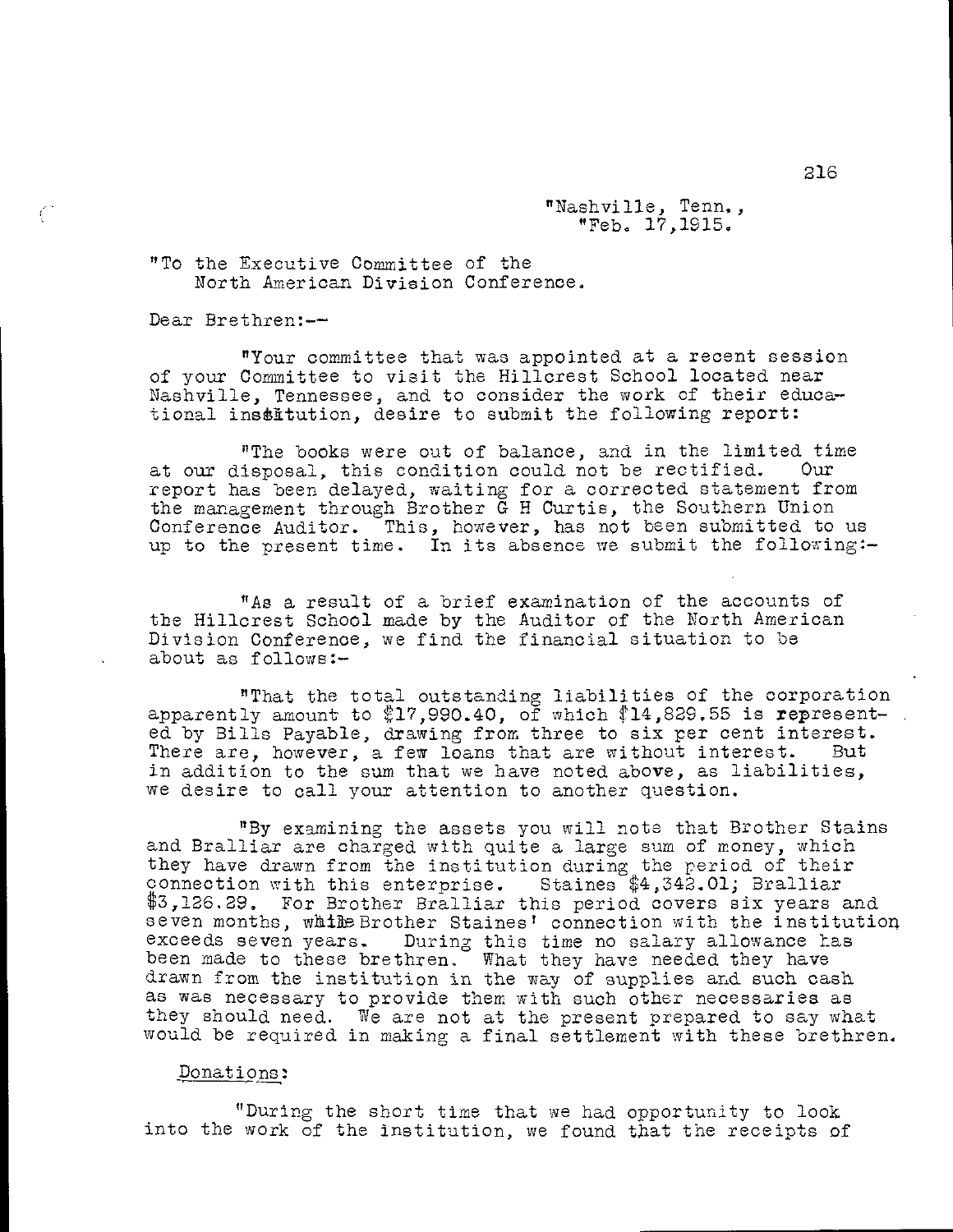donations during the life of this school, and as recorded in the several donation accounts up to December 31, 1914, amounted to \$30,225.85. Of this amount there has been used up in buildings<br>and general improvements the sum of \$7,583.25. The buildings and general improvements the sum of  $$7,583.25.$ that were erected from these donations have never yet been considered as a part of the assets of the property as donations were transferred to credit the investment and there the account was dropped. In addition to these investments there have been used up in meeting certain lines of operation expenses, the sum of  $$1,314.66$ . The balance of the donations, amounting to  $$20,474.94(?)$ has been credited as a portion of the operating income. On examining the various revenue statements of the institution covering its history, we found that in only two instances had the school come near being self-supporting without the aid of donations. At other times quite large sums were required from the donation<br>account to meet the charge in operation. During the past two account to meet the charge in operation. years this school has practically met with a failure in its crops so that the returns from this source have been very light. During the past year their nursery business, however, was much improved over any previous year. During this past season they have made some improvements in the way of a water plant, so that from this time forward they will be able to carry themselves through the dry season in their nursery department, and thus save their stock<br>from perishing when there is a lack of rain. They have estimated from perishing when there is a lack of rain. that the cost of the entire water system has been more than lost by the failures that they have met through the lack of rain.

 $\mathbb{C}^*$ 

"In connection with our visit to the Hillcrest School we secured the services of a real estate dealer, one who is considered. to be fair and reasonable and well posted with reference to valuations in the vicinity of Nashville. He went over the farm with us and made a careful survey of the situation, and then informed us that the best figure that we could expect to obtain would be about one hundred dollars per acre for the land. This would mean \$18,500.<br>for the price of the property. He stated that the numerous for the price of the property. buildings that were on the property would be more of a hindrance to its sale than a help because there would be very few people who would desire such a large number of farm buildings. From the best information that we could get from him the price on the property would range from \$17,000 to \$20,000. The former figure would be for a quick sale, while we might have to wait a long time before obtaining the latter figure.

""Your committee has given some thought to the questions as to what we should do with the present situation, We realize that the brethren at Hillcrest are in a very embarrassing situation, and that they will need to have help of some kind. There are two possible sources for relief that havebeen suggested.

"(a) The Division Conference could approve of sending Prof. Magan into the field to solicit funds for this institution. understand that they have at the present time a list of unpaid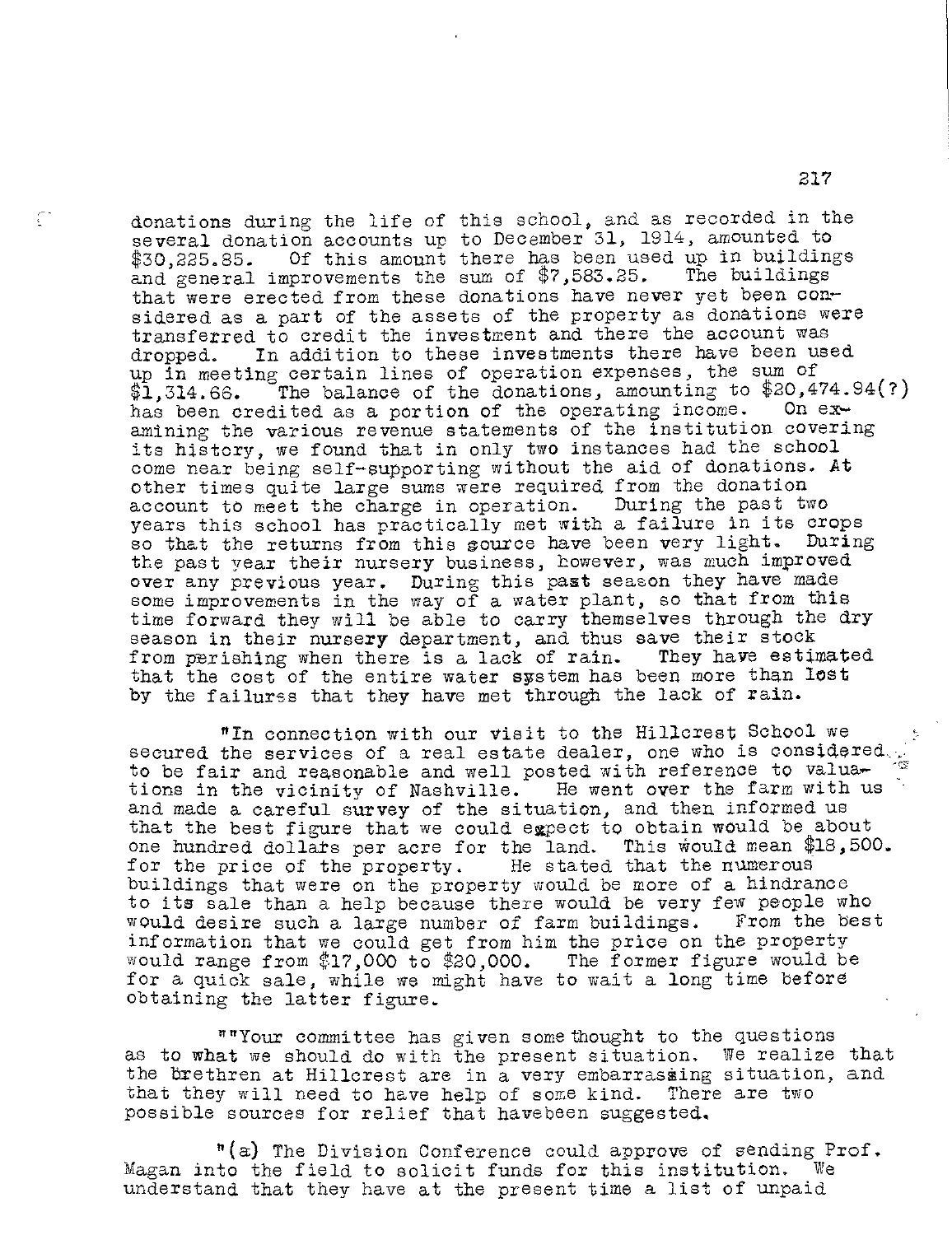pledges which were made a number of years ago. It was stated to us that this possible resource, if fully paid, would lift them out of debt, but your committee did not have access to the list of pledges, and cannot pass upon the correctness of this statement. at Hillcrest feel that if they could be relieved from all indebtedness, they would be able to operate the institution in such a manner as to make it self-supporting.

"(b) The second proposition would be for the North American Division Conference to take over the property and pay off the obligations. We realize, however, that conditions in the field at the present time would hardly warrant us in taking over property of this class and paying off the obligations. And yet, it may be preferable for the Division Conference to consider the second proposition as the best one to follow, on account of the strong feeling against further solicitation for this enterprise.

"We had a meeting with the board of trustees of the Hillcrest institution and the proposition was made to us that the North American Division Conference take over.the property assuming the responsibility, and then lease it to the present operators for a period of ninety-nine years, and allow them to continue the work that they are now doing. We feel, however, that such a plan would hardly be feasible because the attendance at Hillcrest at the present time numbers only twenty students. They have a capacity for only three or four more additional pupils, unless further investments are made to furnish accommodations. Second, our school at Oakwood is not full, and is engaged in about the same line of work as the school at Hillcrest, but it is doing a better work and more time is devoted to the work of mental training. The school at Oakwood would be able to carry the work that is now done at Hillcrest with little or no embarrassment. To your Committee it appears if the property was taken over that it should be with no restrictions, and with the idea of disposing of it and transferring the entire educational work to Oakwood.

"Freedom was granted to the Auditor in making an examination of the books of accounts and the vouchers that could be produced, but they withheld the privilege of any record being made of the names of the individuals who had contributed the donations or made loans on which they have established, and have carried forward their work from the date of purchase of the land, the manager, in the presence of the board, stating that he had by the board been instructed not td give free access to all records, documents, etc. "Respectfully submitted,

| Committee |  | $W T$ Knox  |  | S E Wight      |
|-----------|--|-------------|--|----------------|
|           |  | J J Ireland |  | C B Stephenson |

On motion meeting adjourned to call of chair. I H Evans, Chairman, F Griggs, Secretary pro tem.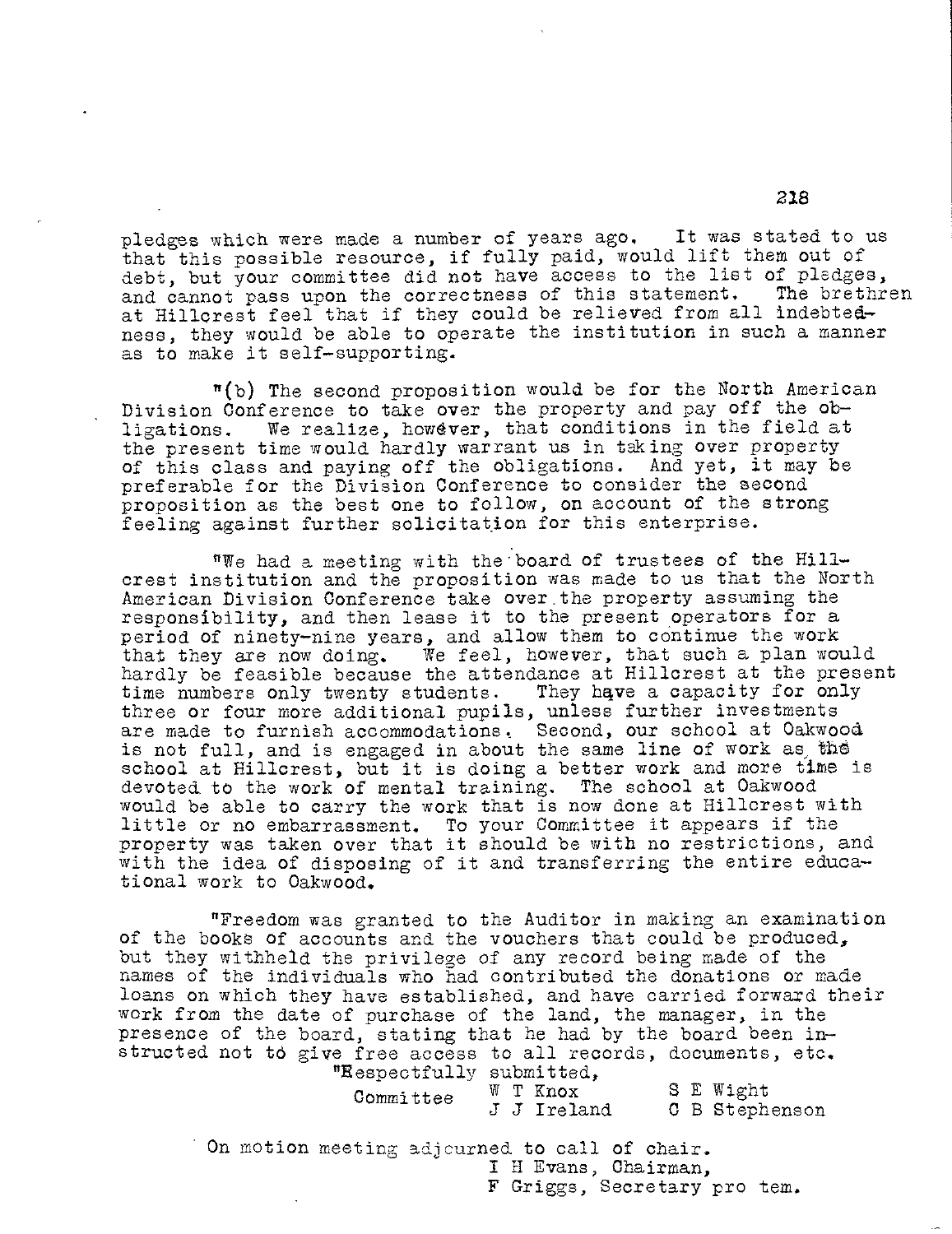### NINTIETH MEETING NORTH

# AMERICAN DIVISION CONFERENCE COMMITTEE

March 25, 1915, Loma Linda, Cal.

MEMBERS PRESENT: I H Evans, W T Knox, W W Eastman, N Z Town, F W Paap, E E Andross, L A Hansen, W C White, H W Cottrell, L M Bowen, E G Fulton, J J Ireland.

Elder Evans was in the chair.

Prayer by L M Bowen.

CASE OF HOWARD LEE:

Brother Howard Lee, of Korea, appeared before the committee and stated that he had returned to the States on a furlough, with the expectation of returning to Korea as soon as his wife's health would permit. It was--

VOTED, That Brother Howard Lee be asked to attend such camp meetings in the Pacific Union Conference as may be arranged for by Elder Andross. The usual furlough rate is to be extended to B<sup>r</sup>other Lee while he is in this country.

E G FULTON:

Brother L A Hansen, Assistant Secretary of the Medical Denartmant of the North Imprison Division Conference road ing resolution wnicn naa peen passea at tne medical convention tnat was held at Loma Linda:

"Recommended, that the North American Division Conference take under consideration the advisability of asking E G Fulton to visit cur sanitariums to give instruction in culinary service, such as theproper preparation of foods, the arrangement of menus, table waiting, cost system, and other matters of general satitarium ser vice."

Brother Fulton, who was present, expressed his willingness to comply with this invitation if it was thought beet on the part of the Executive Committee of the Division Conference. He stated that his business is in such shape that he could leave it at the present time. Thereupon, it was--

VOTED, That we invite Brother Fulton to take up work with the Division Conference in harmony with the resolution passed. His salary rate was set as  $$20,00$ .

THE FULLOREST WORK:

The chairman called attention to the report of the committee that was appointed some time ago on the Hillcrest School propcsition,

ax9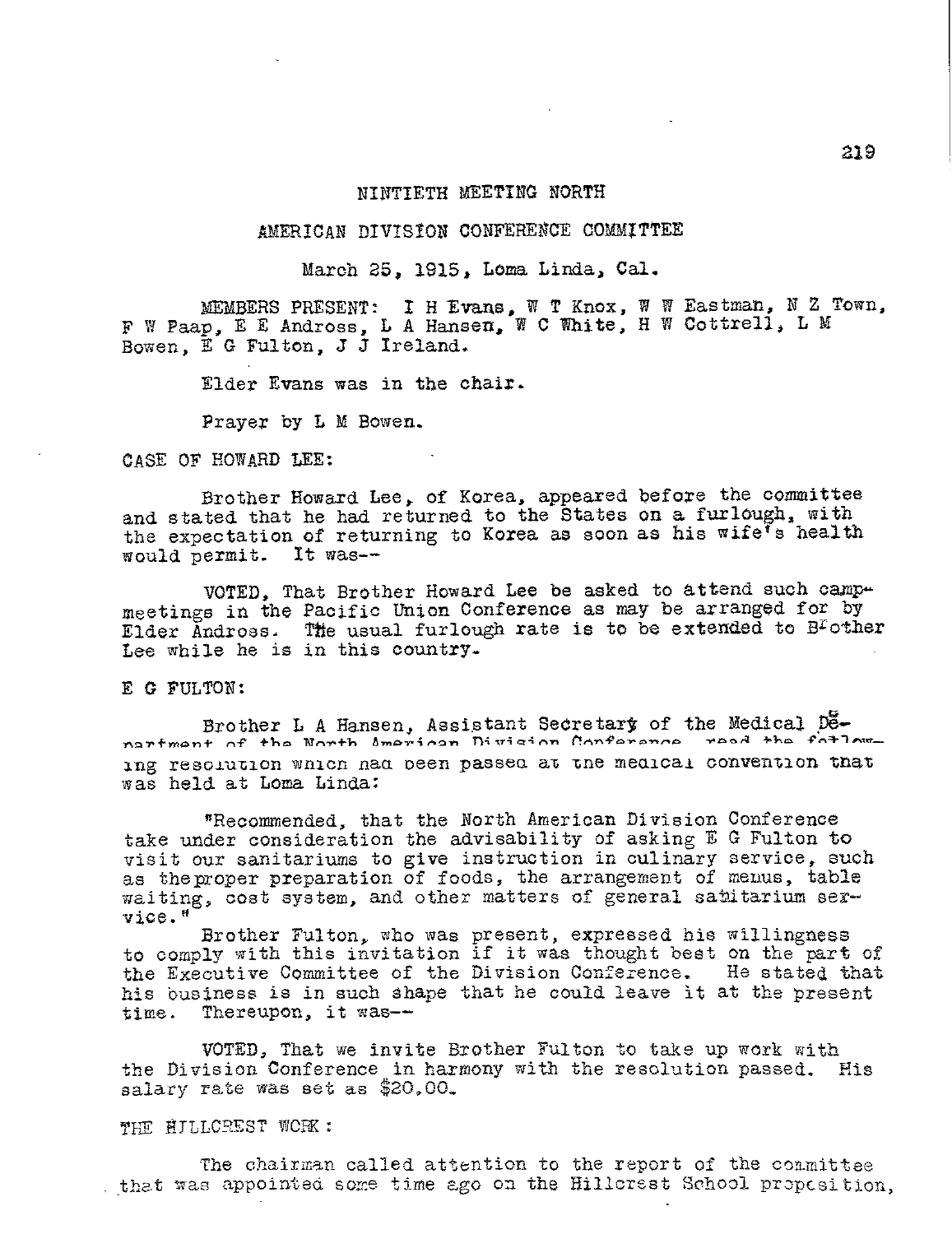and the following preamble and resolution was introduced:

 $\hat{\epsilon}^{\dagger}$ 

"Whereas, Prof. P T Magan met Elders Evans and Knox at College View, Nebraska. in January, 1915, and appealed through them for assistance from the North American Division Conference in behalf of the Hillcrest School Corporation, which was then deeply involved financially, and

"Whereas, at the request of P T Magan, the auditor of the General Conference was sent to . make an examination of the financial affairs of the said Hillcrest School, and

"Whereas, the North American Division Conference Executive Committee in considering the request of P T Magan appointed W T Knox, C B Stephenson, S E Wight, and J J Ireland as a committee to consider the report of the auditor on the affairs of the Hillcrest Corporation and study the needs of that work and make such recommendations as to them seems best as a solution of the situation at said school, and

"Whereas, this special committee reported its conclusions to the Executive Committee of the North American Division Conference on March 24, 1915, and recommended that it do act; therefore

"We recommend, That in harmony with the report of the committee on the Hillcrest work, the North American Division Conference advance from its funds on hand such sums as may be necessary up to the amount of  $20,000.00$ , for the purpose of taking up the outstanding liabilitime of the Hillcrest School Corporation, but only upon the following conditions:

"(a) The Hillcrest Corporation is to give to such individuals or corporation as the North American Division Conference may name clear title in fee simple to all the real estate and personal property that have been purchased or contracted for in whole or in prt within the state of Tennessee or elsewhere through the donations or loans secure' from the people.

"(b) That all accounts and notes receivable and all records of unpaid pledges are to be assigned by the Hillcrest School Corporation to such persons or corporation as the North American Division Conference committee may direct.

"(c) That the management and continuation of the Hillcrest school work will rest with the Executive Committee of the North American Division Conference or such agents as may be appointed by said committee.

"(d) That if ever this Hillcrest property is disposed of, then the amount advanced or such portion thereof as realized from its sale is to be returned to the treasury of the North American Division Conference."

This recommendation was given considerable discussion, and as the time for the meeting had fully expired the meeting was adjourned to the call of the chair.

I H Evans, Chairman, J J Ireland, Secy. pro tem.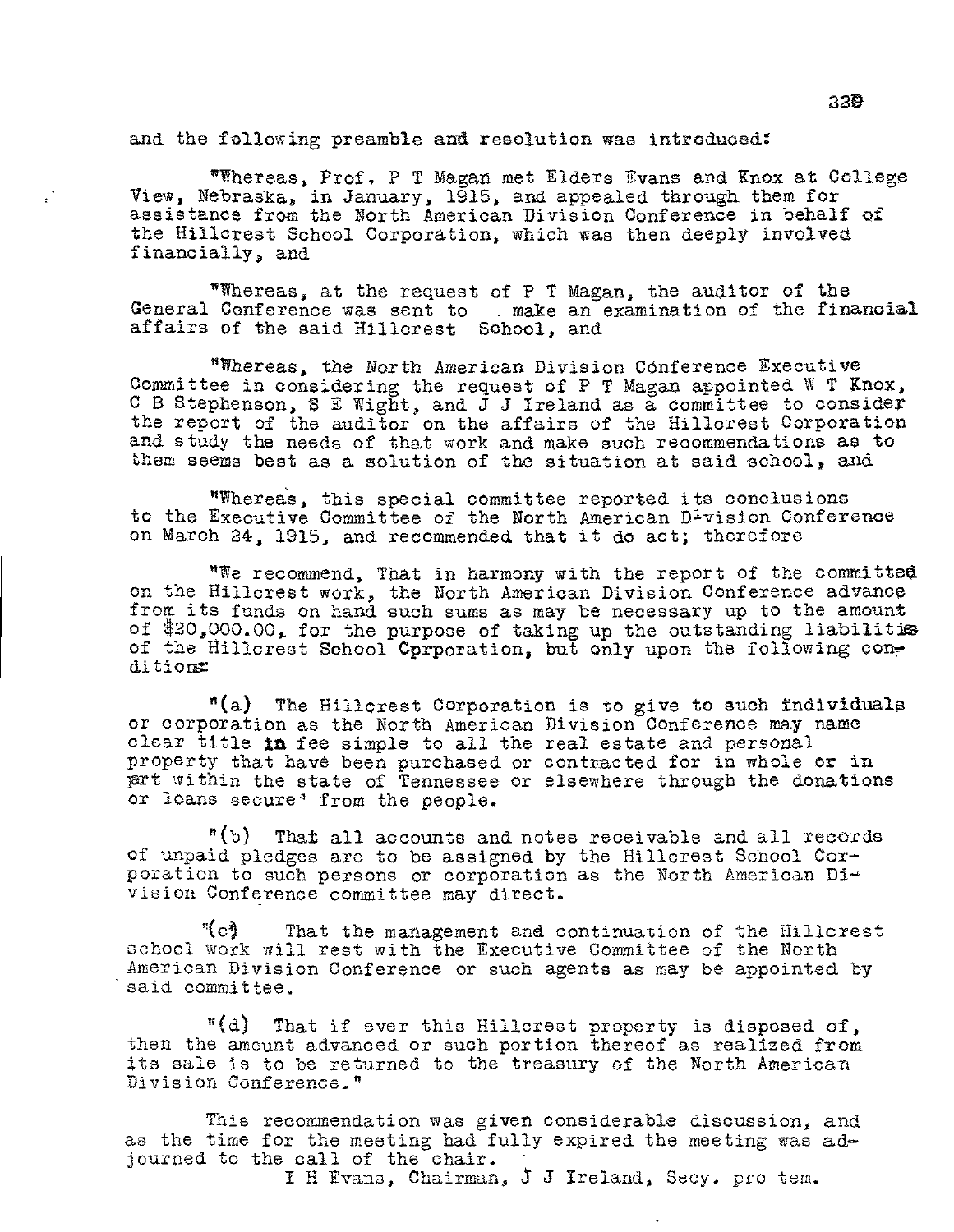### NINETY-FIRST MEETING NORTH

#### AMERICAN DIVISION CONFERENCE COMMITTEE

March 25, 1915,Loma Linda, Cal.

MEMBERS PRESENT: I H Evans, W T Knox, W W Eastman, N Z Town, W C White, E W Farnsworth, E E Andross; also W A Ruble and J J Ireland.

Prayer by Elders Farnsworth and Andross.

THE HILLCREST PROPOSITION:

Further consideration of the resolution introduced in the previous meeting concerning the action of the North American Division Conference for the relief of the Hillcrest work was given. After additional remarks the recommendation was adopted.

THE NORTH AMERICAN FOREIGN DEPARTMENT; RASMUSSEN WAGES:

Elder Evans called attention to the vacancy that had occurred in the North American Foreign Department through the death of Elder Olsen. He stated that Brother Rasmussen, who was Elder Olsen's stenographer, was at the present time looking after the various lines of work that Elder Olsen had. started. Brother Rasmussen was receiving at the present time a salary of \$12.00 a week, but he felt that it was impossible for him to keep his family upon that allowance and live in the city of Chicago. Thereupon, it was--

VOTED, That Brother Rasmussen, of Chicago, be allowed \$15.00 per week.

LESSONS FOR CHURCH ELDERS:

The committee that was appointed at a previous meeting to make a report upon the outline of lessons for church elders failed to get together and formulate a definite report. Elder Farnsworth stated that he was in favor of the plan that was outlined. He had gone over the manuscript that was submitted, and felt that the assistance that would be rendered to our church elders through such a medium of lessons would be most highly appreciated. Elder Cottrell expressed to Elder Evans that he was in favor of the plan. Therefore, it was--

VOTED, That a committee of three, of which the chair shall be one, should he named to prepare a series of lessons for the assistance of our local church elders in conducting church services when an ordained minister is not present. The following constitute the committee: I H Evans, N  $Z$  Town, W T Knox.